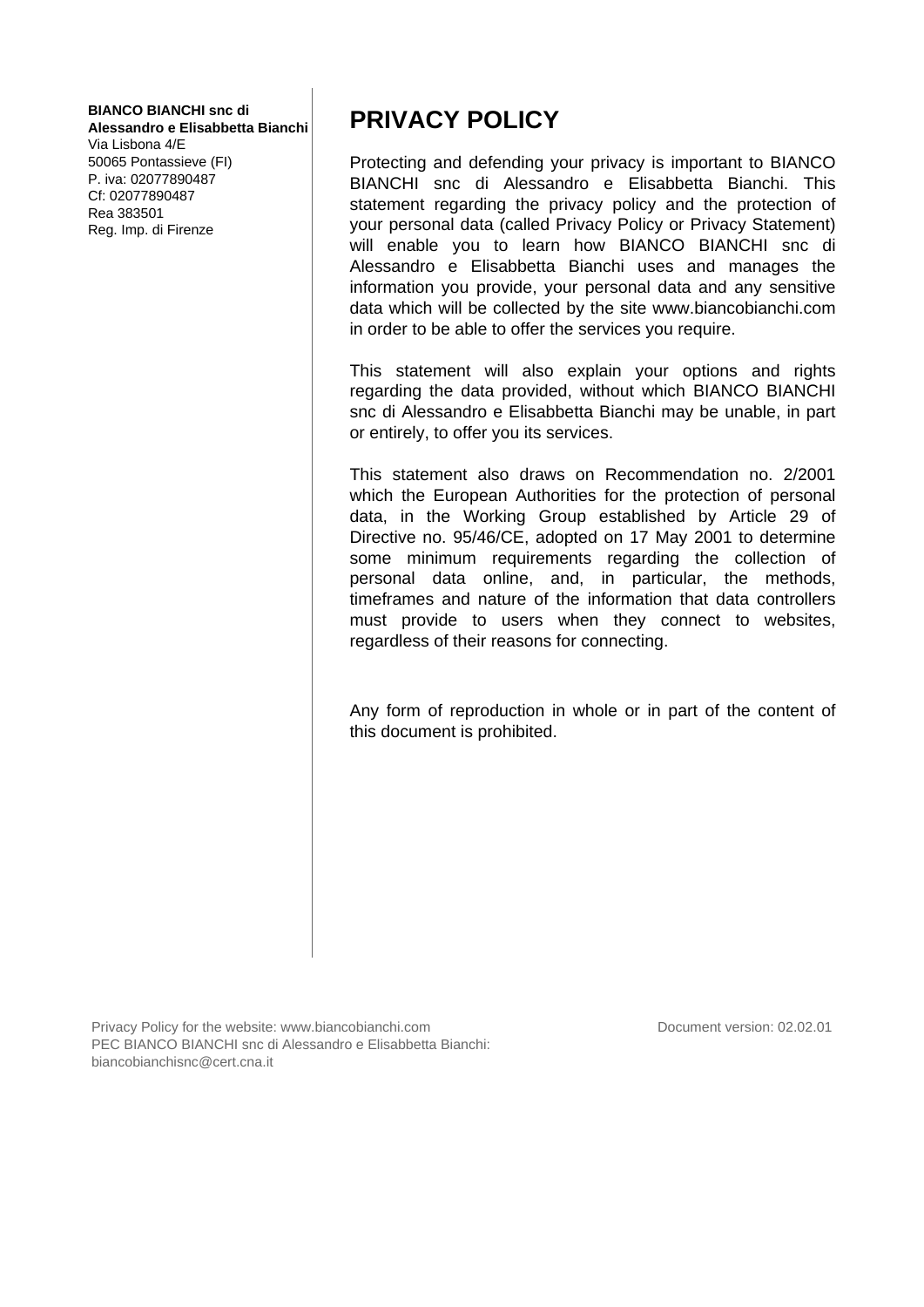#### **STATEMENT REGARDING THE PROCESSING OF PERSONAL DATA AS PER ARTICLE 13 OF ITALIAN LEGISLATIVE DECREE 196/2003 AS AMENDED**

We wish to inform you that Italian Legislative Decree no. 196 of 30 June 2003 ("Regulations on the protection of personal data" or "Privacy Code") provides for and ensures the right to the protection of personal data that are subject to processing by third parties by virtue of the principle that everyone has the right to the protection of their personal data and to have that data processed in compliance with fundamental rights and freedoms, with respect for the dignity of the interested party, in particular with regards to confidentiality and personal identity.

For the purposes of this statement and in accordance with the privacy code, the following are defined as:

- a. "processing", any operation or group of operations, performed with or without the aid of electronic instruments, regarding the collection, recording, organisation, storage, referencing, processing, modification, selection, extraction, comparison, use, association, blocking, transmission, circulation, deletion and destruction of data, whether or not they are recorded in a database;
- b. "personal data", any information regarding an individual who has been or may be identified, directly or indirectly, through a reference to any other information, included therein a personal identification number;
- c. "identifying data", personal data that enable the interested party to be directly identified;
- d. "sensitive data", personal data capable of revealing one's racial and ethnic origin; religious, philosophical or other such beliefs; political opinions; connection to political parties, unions, associations or organisations of a religious, philosophical, political or union-related nature; as well as personal data capable of revealing one's health conditions or sexual activity;
- e. "controller", the individual, legal entity, public administration or any other entity, association or organisation responsible for decisions, whether alone or with another controller, regarding the aims and methods for processing the personal data and the instruments used, included therein the security profile;
- f. "data processor", the individual, legal entity, public administrator or any other entity, association or organisation appointed by the controller to process the personal data;
- g. "persons in charge of processing", the individuals authorized by the controller or data manager to process data;
- h. "interested party", the individual to whom the personal data refer;
- i. "communication", making the personal data known to one or more parties determined to be different from the interested party, the controller's representative on State territory, the data processor and the persons in charge of processing, in any form, including making them available or referencing them;
- j. "circulation", making the personal data known to unspecified parties, in any form, including making them available or referencing them;
- k. "anonymous data", data which originally, or after processing, cannot be associated with an interested party that has been or may be identified;
- l. "blocking", storing personal data while temporarily suspending any further processing;
- m. "database", any organized grouping of personal data, divided into one or more units in one or more locations;
- n. "Authority", the privacy authority as per Article 153, established by Italian Law no. 675 of 31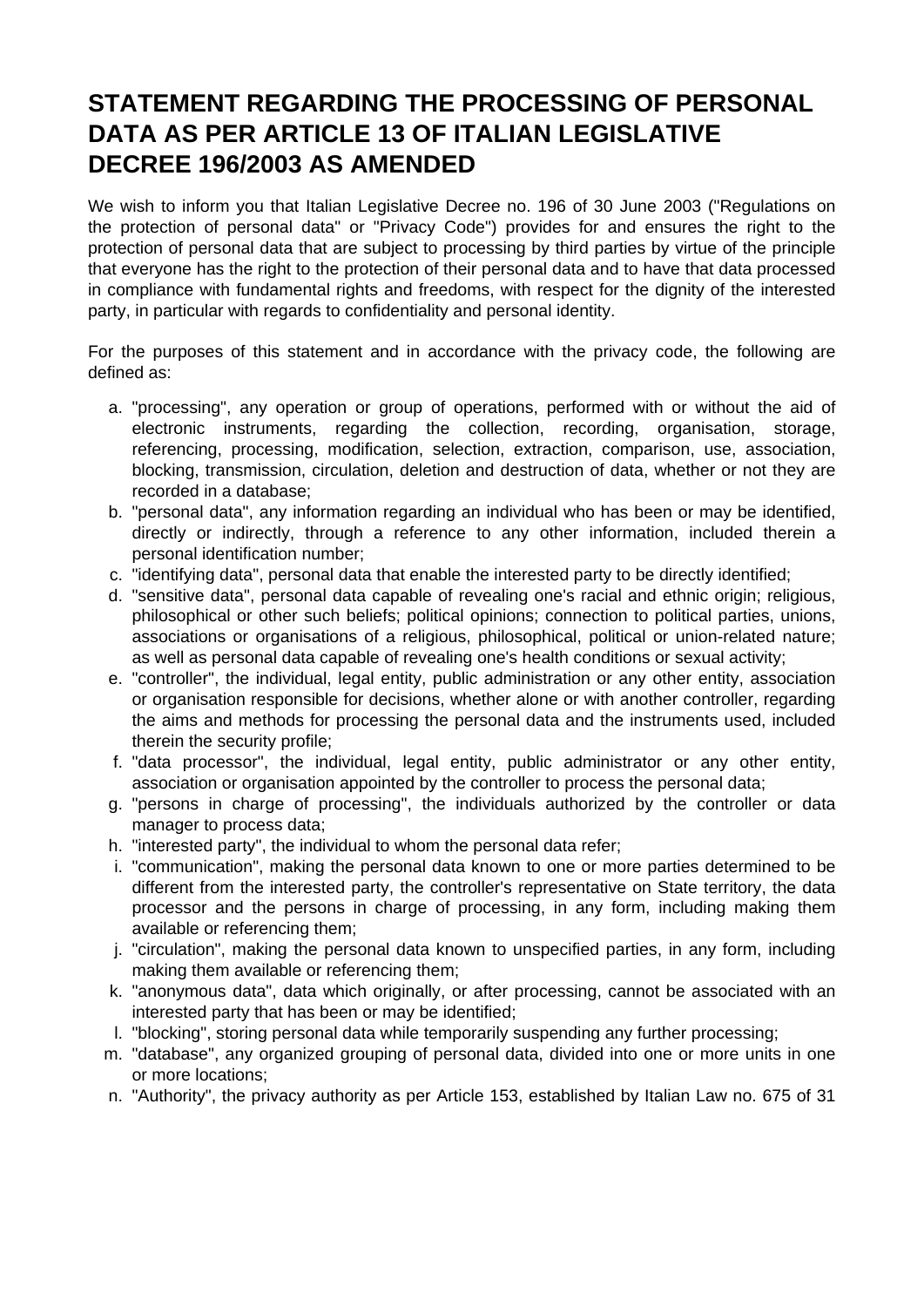December 1996;

o. "minimum requirements", the whole of the technical, computerized, organisational, logistical and procedural security measures that set the minimum level of protection required in regards to the risks provided for by Article 31 of the Italian Privacy Code;

In compliance with the aforementioned regulations and principles, the processing that we will perform on the data you provide us will be characterized by principles of lawfulness, fairness and transparency, and will be carried out with due regard for the principle of need in data processing: our systems and computer programmes will be set up so that the use of personal and identifying data is reduced to a minimum, so as to prevent processing when the pursued goals, in each individual case, can be achieved using anonymous data and appropriate methods that enable you to be identified only when necessary, respectively.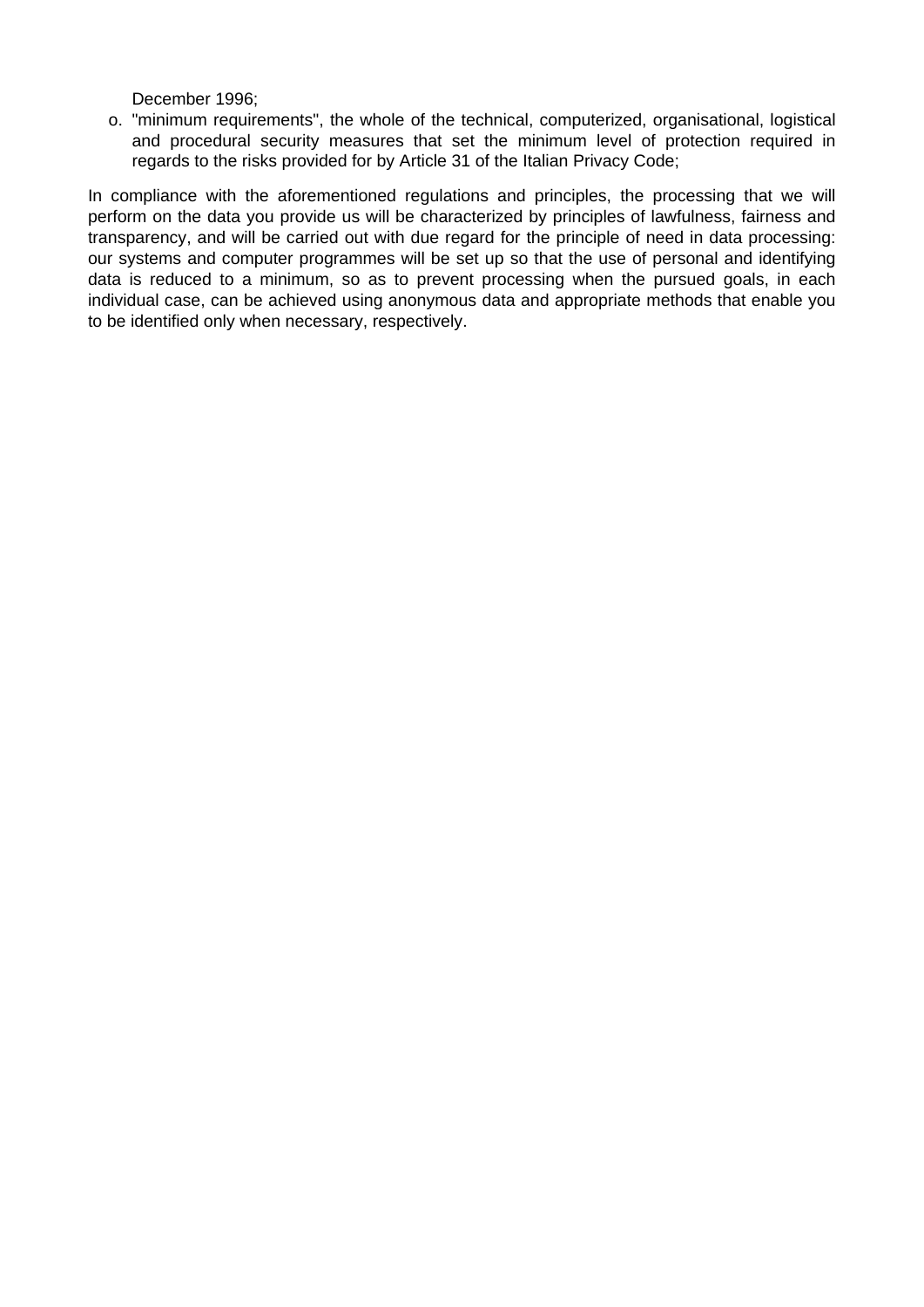#### **INFORMATION COLLECTED BY THE SITE WWW.BIANCOBIANCHI.COM AND THEREFORE BY BIANCO BIANCHI SNC DI ALESSANDRO E ELISABBETTA BIANCHI**

While using the site www.biancobianchi.com you will be given the chance to contact BIANCO BIANCHI snc di Alessandro e Elisabbetta Bianchi electronically and non-electronically.

Regarding the information that may be requested of you or that will be voluntarily provided, we wish to inform you that the provision of data may be optional in some cases and in others, however, required; and in such cases, any refusal to provide such data could prevent the operation from being carried out in part or entirely.

The data processing may also regard personal data that in some countries fall under the category of "sensitive data" as defined above; consequently, BIANCO BIANCHI snc di Alessandro e Elisabbetta Bianchi will adopt all the due caution and measures required by the privacy code.

Below you will find a list of examples of the data which may be collected and processed, for reasons including improvement of the services requested: Information you have provided when requesting information, such as, for example, your name, surname, email address, certified email address, telephone number, postal address, mobile phone number, the address of your workplace, your date and place of birth, and information on your credit card. As further examples, you could also be asked to indicate an arrival/departure date, a place, a number of people, the architectural features or use of a property, the technical specifications of a product, etc...

During your contact with BIANCO BIANCHI snc di Alessandro e Elisabbetta Bianchi, you could be asked to provide us with information needed to continue our interaction using "free-form" fields (for sending forms, emails and other kinds of communication). In this specific case, you will be free to send us further information which will likewise be processed in accordance with the regulations in force regarding the protection of your privacy.

Should you register for restricted access areas, you could be asked for other information, in addition to that cited above, such as a username and password. We could also gather further information from the way you use our website, from the content and services that you request, as well as the operations that you carry out. Some information could also derive from your comments and from content you acquire while visiting our website.

It is important to note that, in certain cases, should you fail to provide the information we request, we will be unable to offer some or all of our services.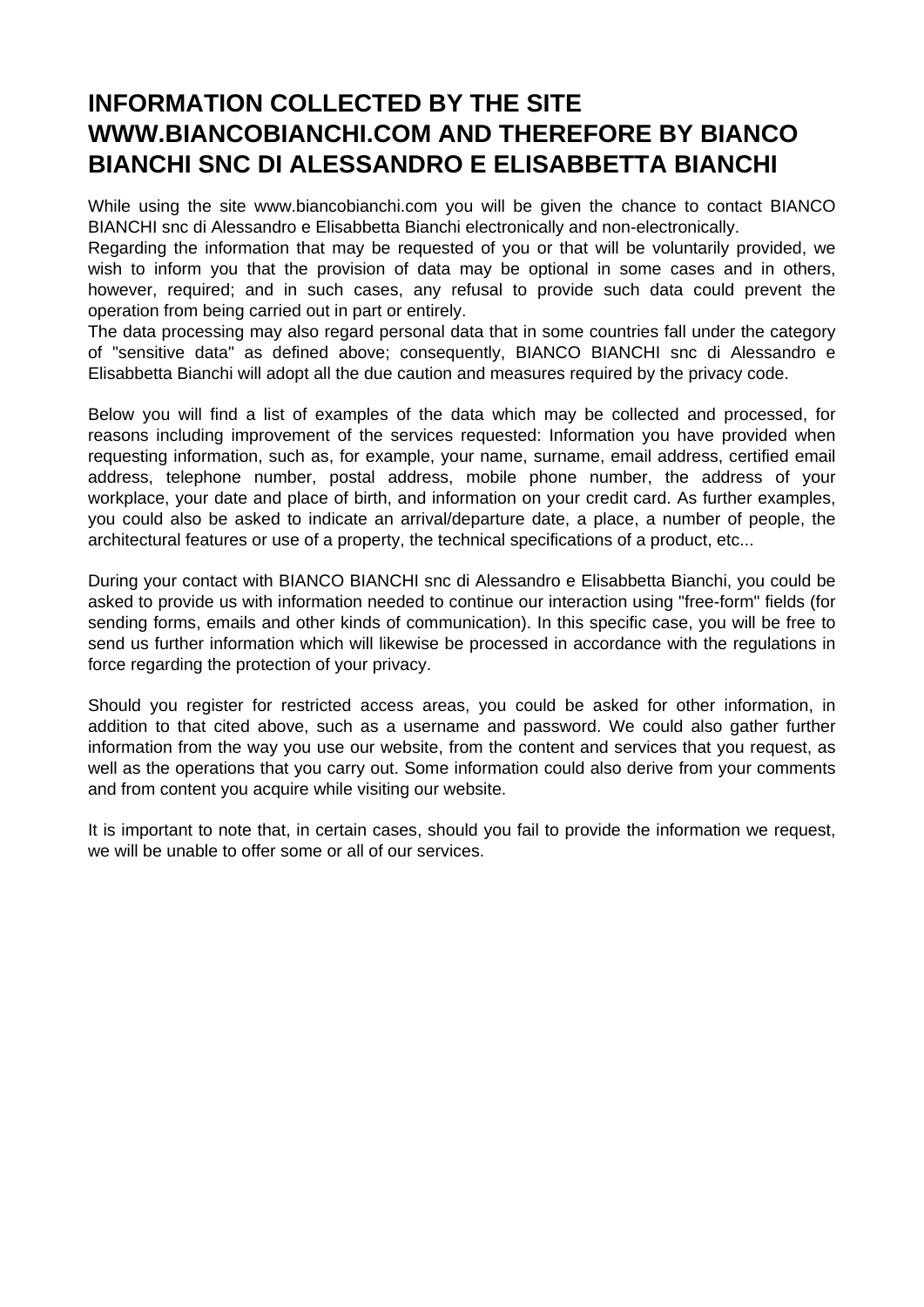## **THE AIMS AND PURPOSES FOR USING THE INFORMATION AND PERSONAL DATA THAT WE COLLECT**

Providing our services, content and information regarding BIANCO BIANCHI snc di Alessandro e Elisabbetta Bianchi's activities and products; improving and customizing our website, or other sites owned by BIANCO BIANCHI snc di Alessandro e Elisabbetta Bianchi, with the aim of constantly improving our service; conducting research on our site in terms of our services and products; ensuring that the services, products and content of our site are of interest to you; delivering and providing our content, services and personalized replies to your requests for information; asking for more detail in regards to your requests for information so as to be able to personalize our replies further; checking on and ensuring security, conducting research and analyses so as to protect, preserve, and when possible improve the content, services and products we offer; transferring your data to pertinent third parties, possibly to public entities, to the relevant authorities who expressly request them, to trade associations, data collection agencies, administrative authorities and recipients as is reasonably required to conduct our business and in the event of acquisition, mergers, discontinuance of a business branch, a change in company structure, etc...

Newsletter and Notices: in order to keep you updated on our services, products, possible changes in hours or address and to inform you about our content, services, offers, promotions, events, etc. we may send you an email, our newsletter or other forms of communication via email, telephone, text/video message, post, or other similar communication channels, subject to your freely given, express and informed consent.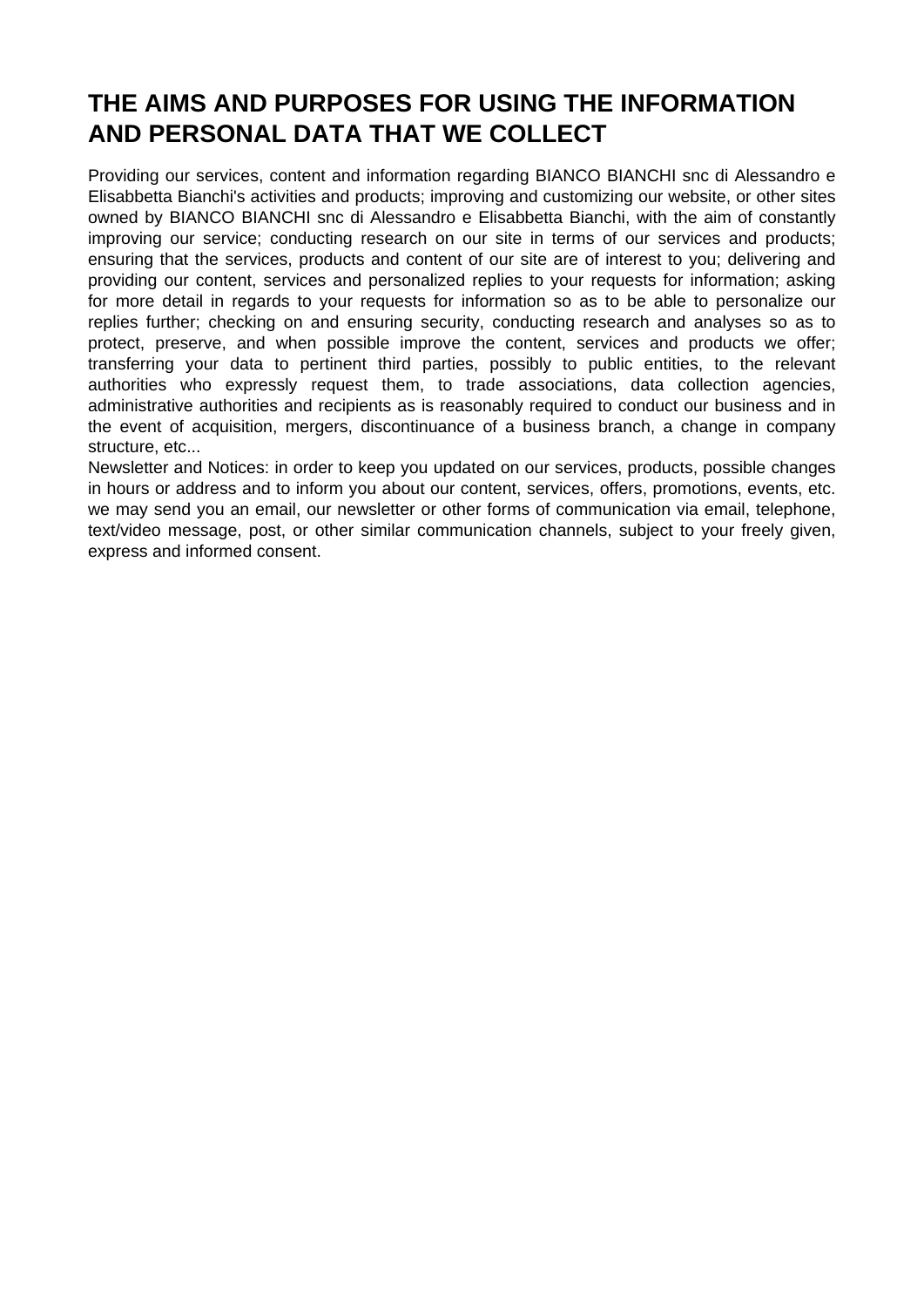#### **HOW BIANCO BIANCHI SNC DI ALESSANDRO E ELISABBETTA BIANCHI STORES YOUR PERSONAL DATA AND WHEN IT TRANSFERS THEM**

All the data you provide during or through using the website www.biancobianchi.com will be processed, subject to your express consent regarding the entire processing or one or more processing operations, by the data controller, the data processors (if designated by the data controller) and/or the persons placed in charge by the data controller and/or by the data processors.

Your sensitive data, should they be provided, may be subject to processing only with your written consent, in compliance with the conditions and limits set by the privacy code as well as by laws and regulations.

The data controller is BIANCO BIANCHI snc di Alessandro e Elisabbetta Bianchi, with offices in Via Lisbona 4/E, 50065 Pontassieve (FI).

All the operations to be carried out on the data you provide will be conducted with the utmost care and will be adjusted to protect your confidentiality. The aims of the processing operations will be to collect, record, organise, store, reference, process, modify, select, extract, compare, use, associate, block, communicate, delete and destroy the data, as well as any combination of two or more of the aforementioned activities.

The data you provide us will be processed manually and/or automatically, on paper and/or digitally (with the aid of electronic instruments that we own and/or are provided by third parties). They will be kept using appropriate technical, computerized, organisational, logistical and procedural security measures that meet or exceed the minimum level of protection required in regards to the risks as per Article 31 of the Italian Privacy Code, and in all cases comply with any other regulation or provision applicable under the circumstances, for the sole purpose of reducing the risk of destroying or losing the data, even when accidental, the risk of unauthorized access, nonpermitted processing or any other processing inconsistent with its aims.

We will only process those data that are strictly pertinent and complete and that do not exceed the aims connected to the services for which they have been collected or subsequently processed, and we will only store them in a form that enables you to be identified for a period of time no longer than necessary for the purposes for which they were collected or subsequently processed.

Over time, the security measures put into place by BIANCO BIANCHI snc di Alessandro e Elisabbetta Bianchi may occasionally be adjusted in light of applicable regulations at that moment and the technical evolution of the industry and/or of technologies for storing and filing data.

The manager and/or data processor and the persons placed in charge, appointed by BIANCO BIANCHI snc di Alessandro e Elisabbetta Bianchi, will be suitably trained, with special attention given to regulations and the adoption of minimum security measures, for the sole purpose of ensuring the data remains confidential and secure. Under no circumstances will the personal data be divulged to third parties without your prior consent.

The personal information you provide through the website www.biancobianchi.com are sent to and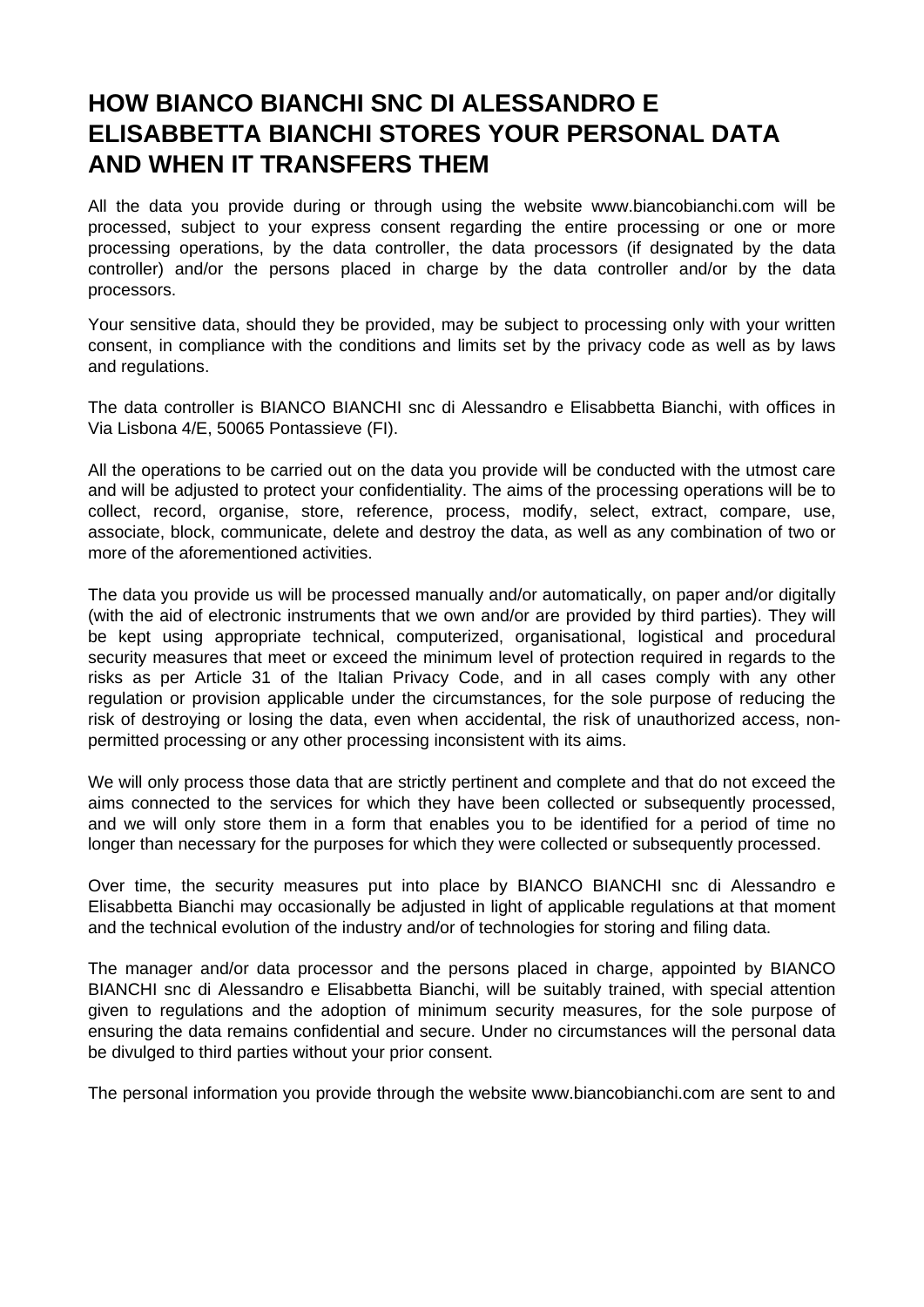could be stored on servers located both within and beyond the European Union.

We may communicate any personal information you provide through using the website www.biancobianchi.com to other companies belonging to the BIANCO BIANCHI snc di Alessandro e Elisabbetta Bianchi Group and/or to third parties which will be cited in the particular cases described below.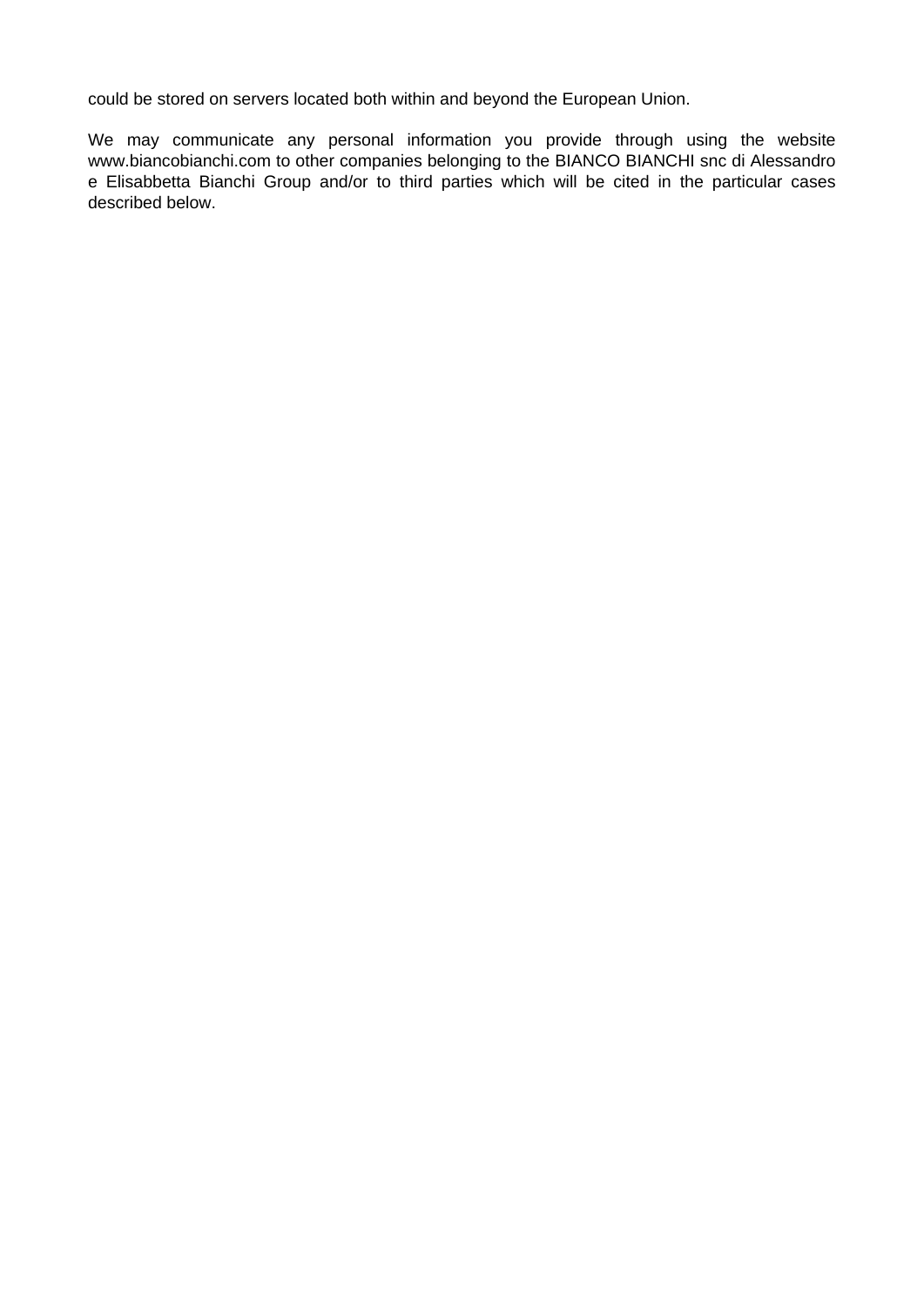### **POSSIBLE COMMUNICATION OF YOUR DATA TO THIRD PARTIES**

All the data processing operations described in this privacy statement may require the information collected by BIANCO BIANCHI snc di Alessandro e Elisabbetta Bianchi to be shared with our affiliate companies located in and beyond Italy, and with our partners, our suppliers (for example, banks, couriers, logistics companies), consultants, marketing companies, possible joint ventures and any future owner of the site or of our business.

We may release your personal data to other companies in connection with any kind of possible or actual reorganisation, merger, sale, transfer or other provisions regarding our business or part of it, its assets and its shares/stock.

We may also use the services of other companies or individuals to act and work on our behalf, such as, for example, providing services, sending correspondence, providing marketing assistance, analysing data, providing customer support services, or for accounting, financial, sales, administrative/invoicing, legal or fiscal purposes, etc.

In order to be able to carry out the activities delegated to them, the aforementioned individuals or companies will be able to process your personal information as data processors appointed by us or as independent data controllers. We will only reveal to these companies or individuals such personal information as is strictly necessary for them to carry out their specific duties.

When specifically requested, we will be able to collaborate with any court, administrative authority, police authority, or other similar authority in any investigation or procedure that may concern you or is pertinent to your use of the website www.biancobianchi.com.

This collaboration may involve communicating personal information that concerns you to the authorities by their express request.

Although our company adopts suitable measures for protecting the personal information or any sensitive data that you have provided or will provide us while using the website www.biancobianchi.com, by definition no transmission via Internet can ever be guaranteed as absolutely secure.

Therefore, please bear in mind that it is not possible to ensure - and therefore we cannot ensure the absolute security of any personal information you transmit to us via Internet when using the website www.biancobianchi.com or when using email services.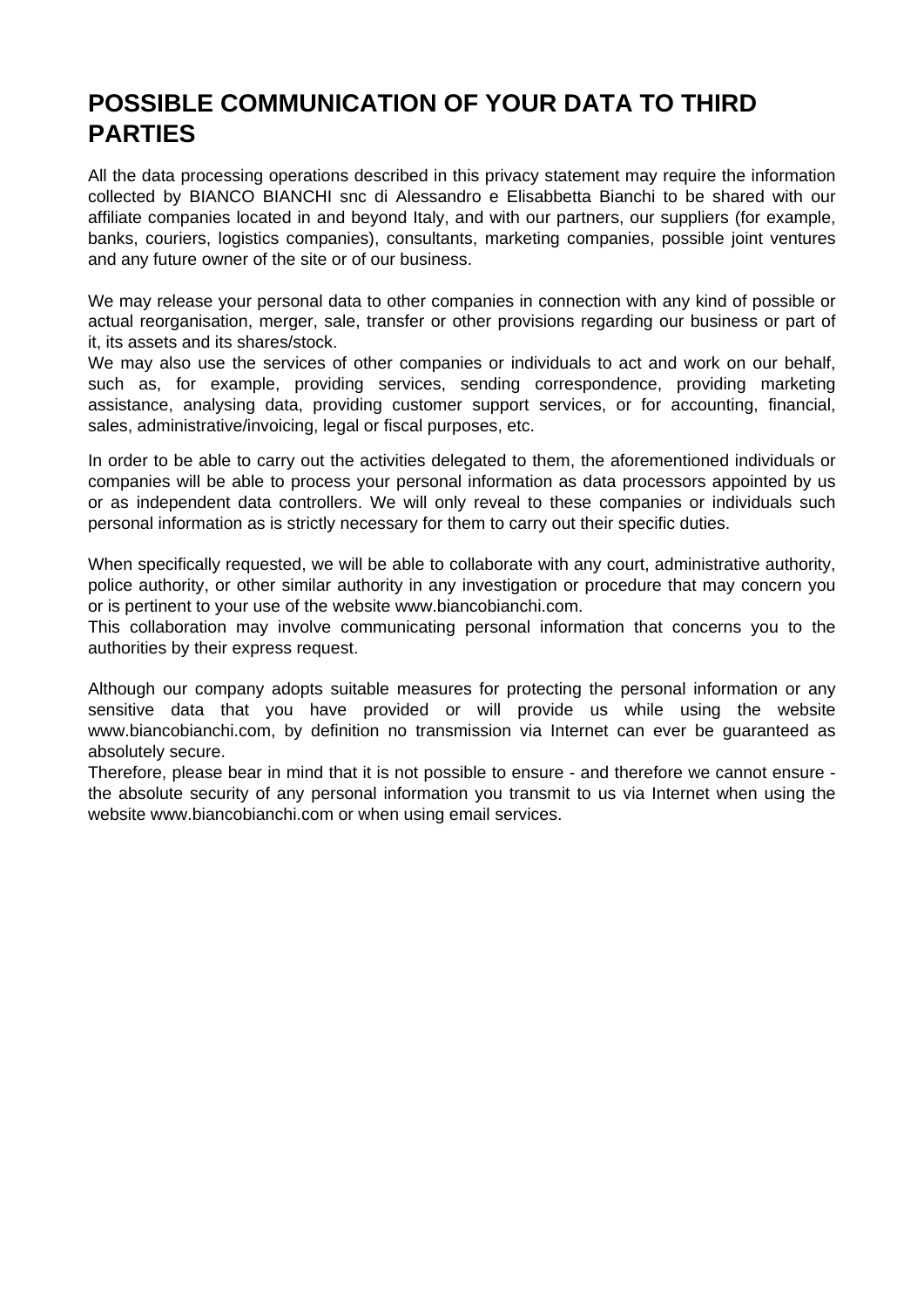## **PLUGINS AND WIDGETS**

The website www.biancobianchi.com owned by BIANCO BIANCHI snc di Alessandro e Elisabbetta Bianchi may use third-party Plugins.

When you visit a page on our site containing one or more of these elements, your browser will display content (text and/or images) sent and/or chosen by the owner of the Plugin.

As a result, our site is not responsible for such content, and we therefore refer you to the privacy statement of the Plugin owner.

The social plugins that our site could use may include, but are not limited to, those from the following social networks: facebook.com ("Facebook"), plus.google.com ("Google+"), the microblogging service twitter.com ("Twitter"), etc.

In the future, Plugins from other sites and/or social networks could be included on the pages of our website.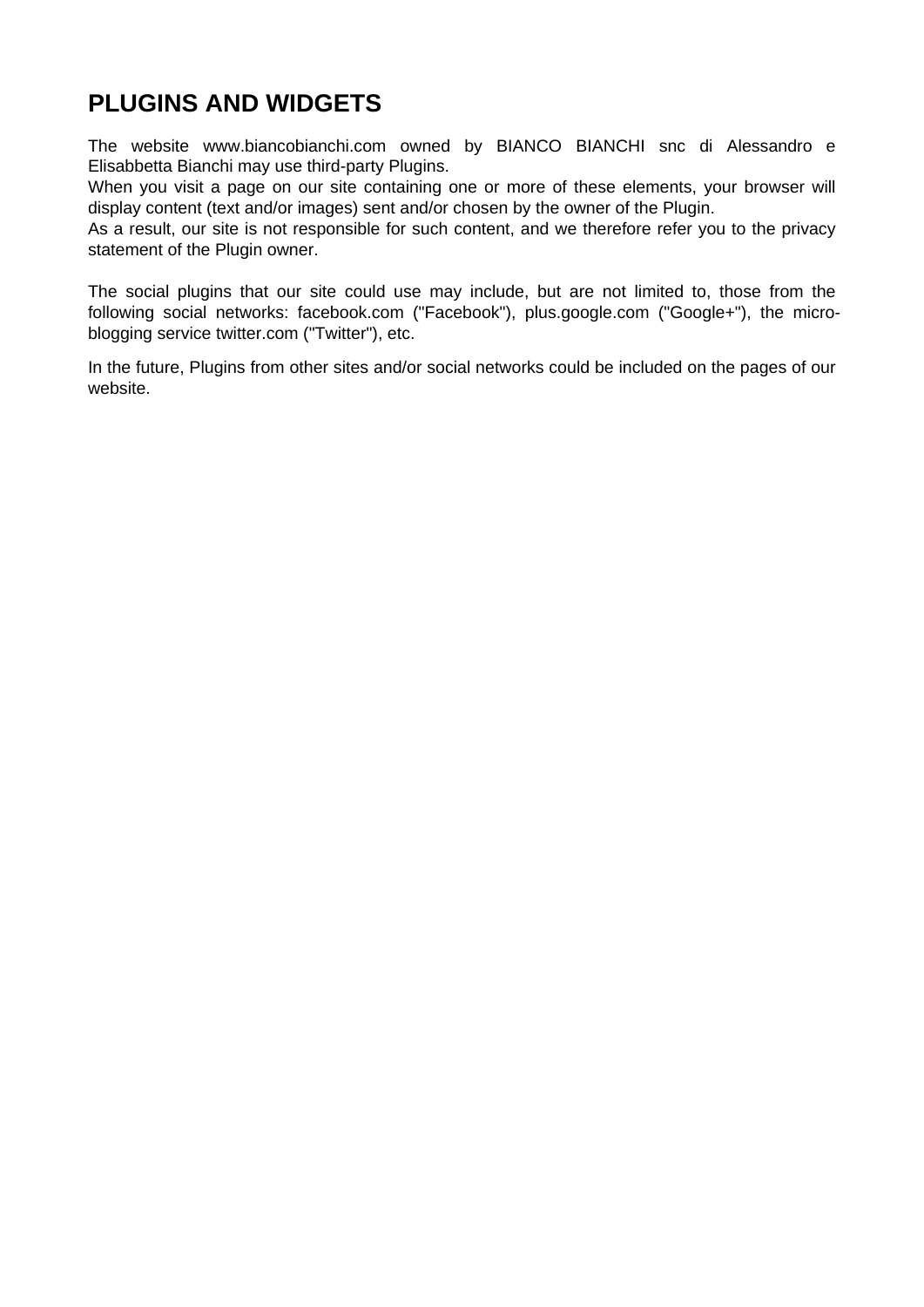# **COOKIES**

The Internet site owned by BIANCO BIANCHI snc di Alessandro e Elisabbetta Bianchi uses cookies (and/or similar technologies), that is, small strings of text that the sites visited by the user send to his/her terminal (usually to the browser), where they are stored to memory so as to be later sent back to the same sites the next time that terminal visits them. Cookies from third-party sites may also be used.

#### **TRACKING SOFTWARE AND STATISTICS**

To help us analyse the way you use our Internet site, we may use our own or third-party tracking software.

The tracking software tools that we may employ could make use of cookies which enable certain information and data to be collected about you and your visits to the site, such as, for example, the time and length of your visit, the pages visited, the place from which you visited the Internet site, your IP address, the kind of browser you're using, your screen resolution, the number of pages visited, the path your visit took, and other information deriving from the clickstream and its relative analysis.

By using this information, we may be able to customize our services for you and make using the website www.biancobianchi.com easier and more efficient.

Nearly all browsers allow users to delete cookies and tracking software from their device or to deactivate cookies or tracking software entirely. If you'd like to know how to perform this operation, see your browser's instructions or help function.

In all cases, please bear in mind that the refusal of cookies or tracking software could lead to a reduction in the level of site functions or prevent them from working entirely.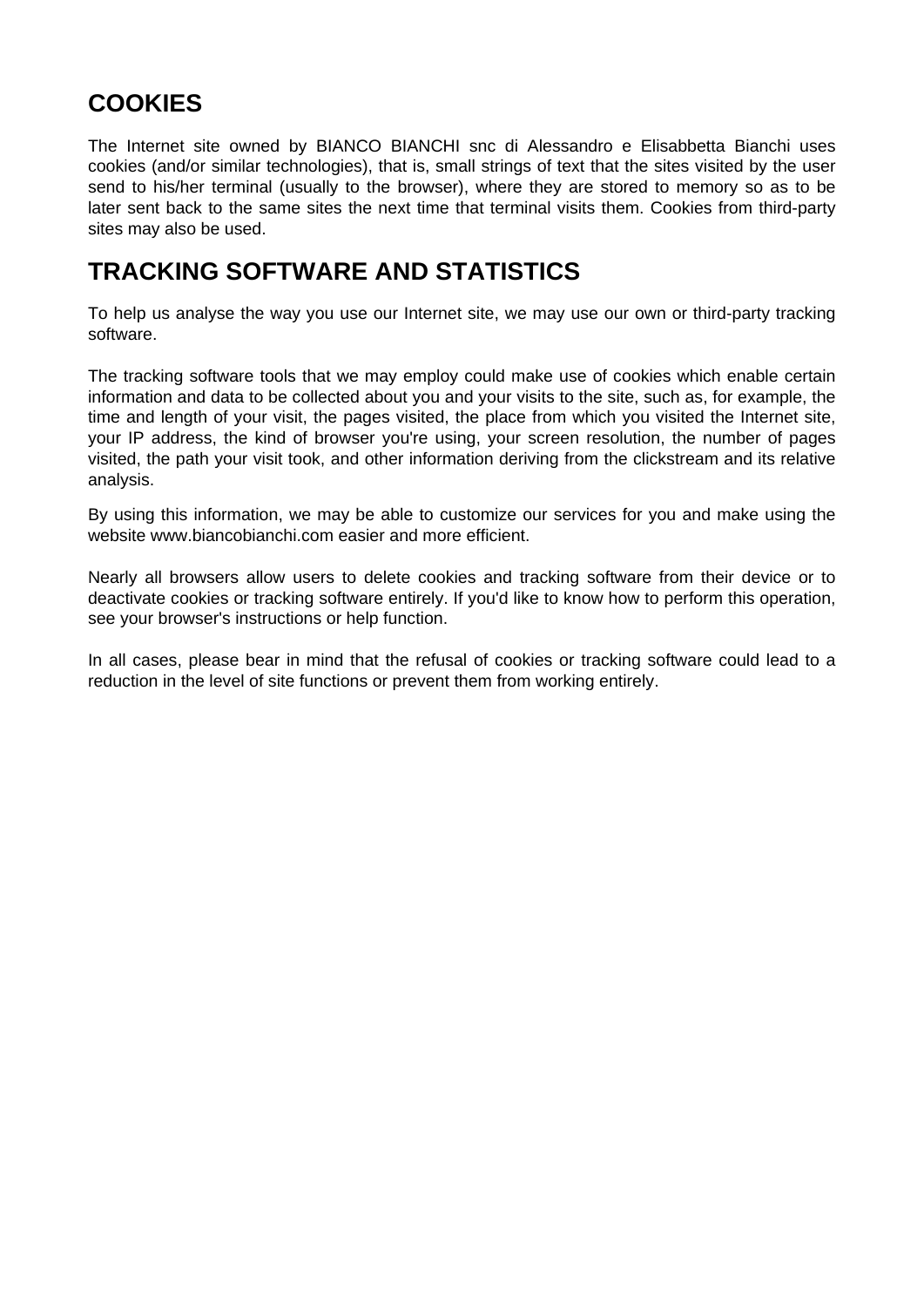## **YOUR RIGHTS PURSUANT TO ARTICLE 7 OF ITALIAN LEGISLATIVE DECREE NO. 196/2003**

Please contact us if you have any questions or comments, or to request an explanation regarding BIANCO BIANCHI snc di Alessandro e Elisabbetta Bianchi's privacy policy as well as this statement; if you wish to exercise your rights regarding the protection of your privacy or other rights in connection with your personal data; or if you have any other questions or requests.

While we will do our best to meet your needs, we cannot always delete information regarding interactions that have taken place and any past transactions and/or bookings.

It important that you be properly informed regarding your rights as follows, provided for by Article 7 of Italian Legislative Decree no. 196/2003:

- a. The right to obtain confirmation of the existence or lack of personal data concerning you and the communication of such data in an intelligible form;
- b. The right to obtain information and to be informed regarding the origin of the personal data; the methods and purposes of the data processing; the logic applied in the event the data is processed with the aid of electronic instruments; the details identifying the data controller, the data processors, and the persons or groups of persons to whom your personal data may be communicated or who can have access to them as processors or persons in charge of processing
- c. The right to update, correct or, when you so choose, to add to the data; the right to the deletion, conversion to an anonymous form or blocking of data processed illegally, including data that do not need to be stored in terms of the purposes for which the data were collected or subsequently processed; the right to a statement that the above operations have been brought to the attention of those to whom the data have been communicated or circulated, including as regards the content of the data, except in the event that compliance with the above proves impossible or requires the use of means that are clearly excessive with regards to the protected right;
- d. The right to object, entirely or in part, to the processing of personal data that concern you for legitimate reasons, even if they pertain to the aim of collecting and processing the personal data that concern you for the purposes of sending advertising or direct sales materials, for conducting market research or for business communications.

When you visit any area dedicated to you, which is accessible once you have logged into your account, you also have the right/responsibility to update any of your personal data we retain that is out of date or incorrect at any time.

Please contact us if you'd like to have a copy of your personal data, inform us of any inaccuracy or errors in the information we retain, exercise your rights, or if you have any questions regarding our statement on the protection of personal data and privacy.

You can also send requests to the data controller or data processor via registered post, fax or email, or any other system the Privacy Authority should adopt with regards to new technological solutions. In all cases, you may also exercise your rights as per Article 7, paragraphs 1 and 2 of the privacy code by making a merely verbal request, and in such a case a written summary will be recorded by the interested party or by the processor.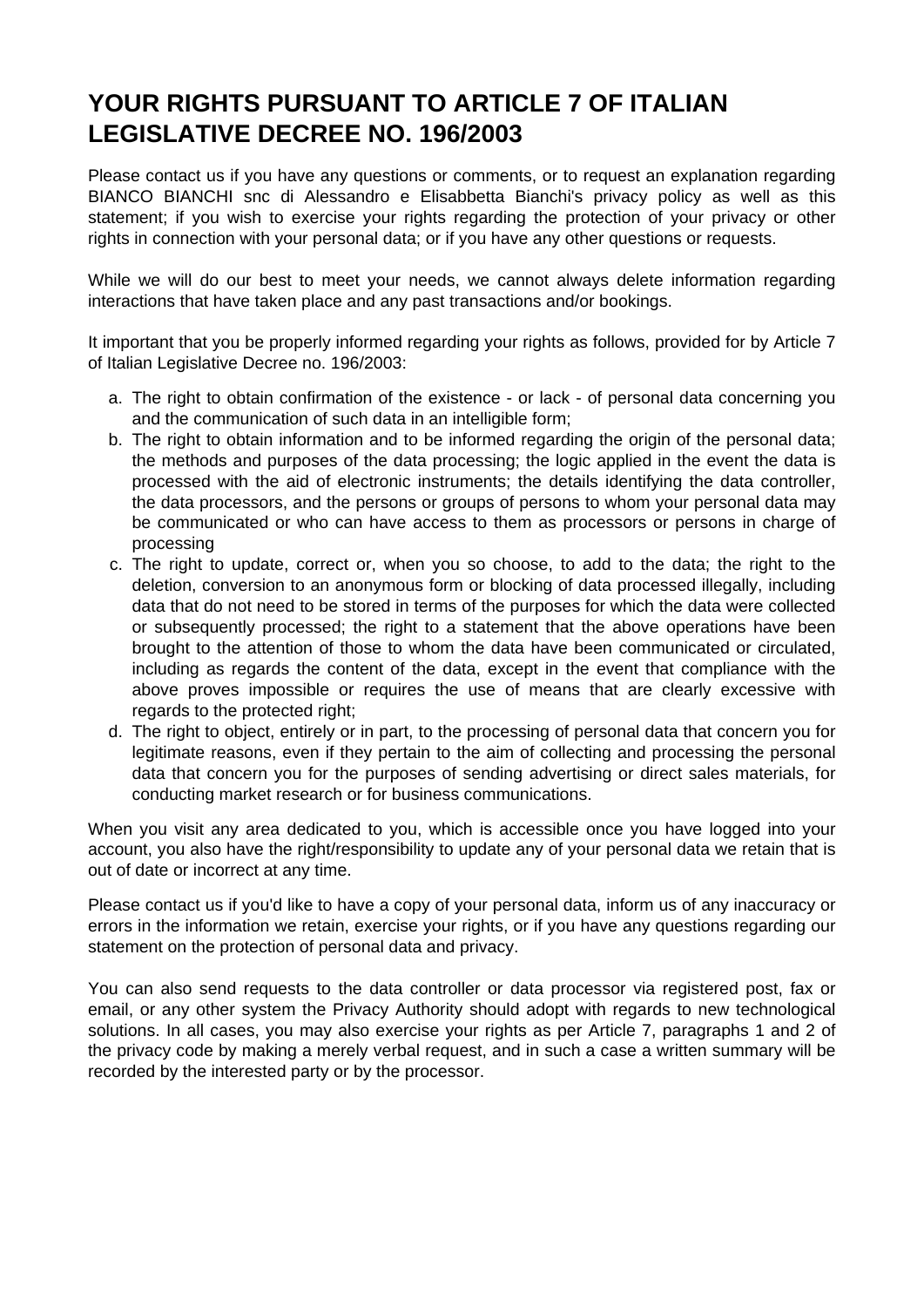### **THIRD-PARTY SITES AND HYPERTEXT LINKS**

Our site, www.biancobianchi.com, may contain hypertext links and/or advertisements for other sites which are not owned or controlled by BIANCO BIANCHI snc di Alessandro e Elisabbetta Bianchi.

Please bear in mind that this privacy statement applies exclusively to the personal information that we collect via our site and we cannot be held responsible in any way for personal information collected, stored and used by third parties through our sites.

BIANCO BIANCHI snc di Alessandro e Elisabbetta Bianchi recommends reading the privacy statement for each site you visit.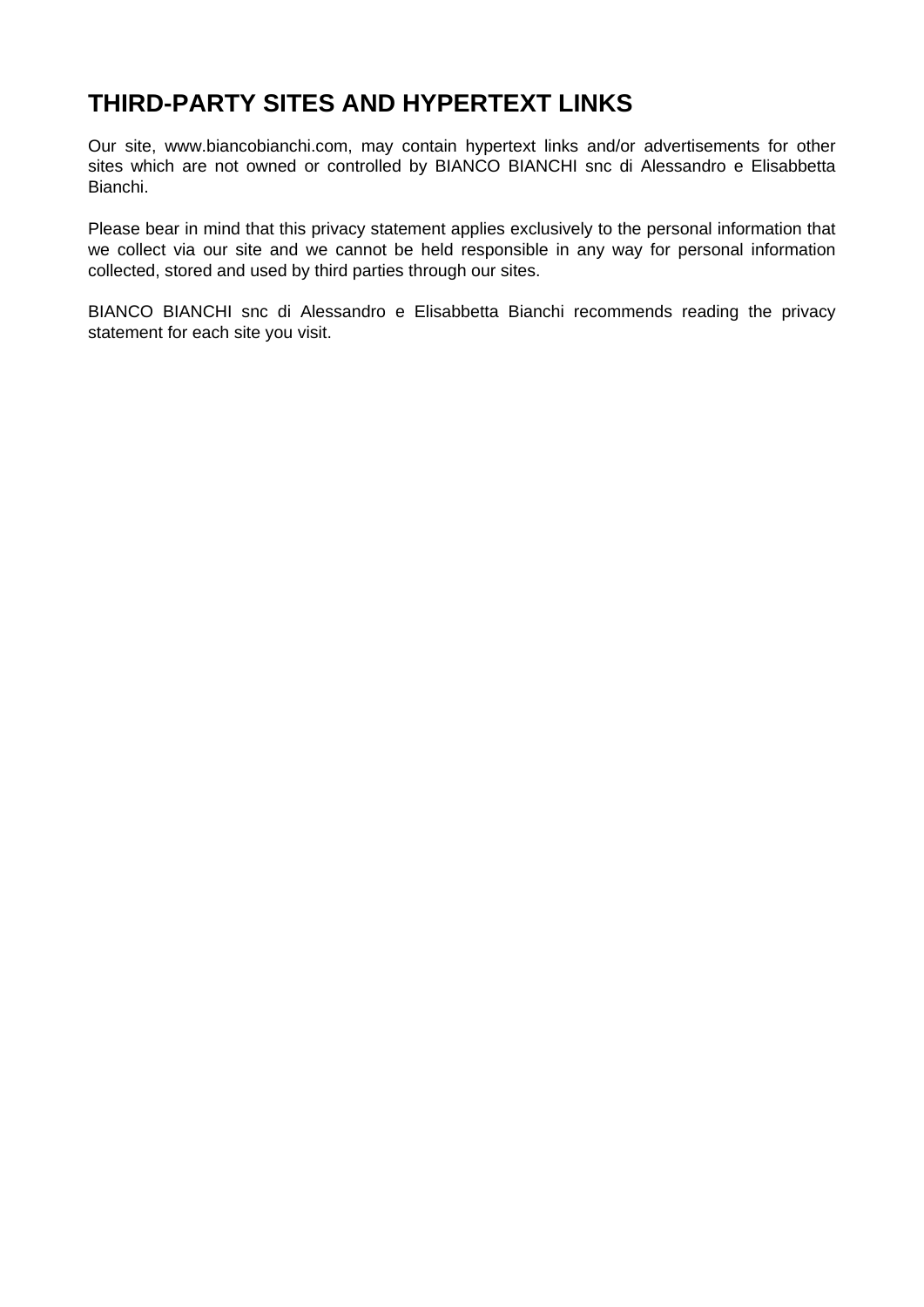## **MINORS**

When you communicate your personal data to us, we assume and you ensure us that you are not under the age of 18. BIANCO BIANCHI snc di Alessandro e Elisabbetta Bianchi does not intend to collect any personal information on individuals below the age of 18. When necessary, we will specifically instruct underage users not to communicate their data through our sites and/or we will take reasonable measures to ensure that parents/guardians have control over the communication of such data.

Parents/guardians should be aware that our privacy statement and policy will regulate the use of personal data, but the information given voluntarily by minors - or by others - in comments or similar functions may be used by third parties to generate unrequested correspondence.

We suggest that all parents/guardians teach their children to use their personal data in a safe, responsible manner while using the Internet, monitoring them when necessary to the extent and using the methods that they deem appropriate.